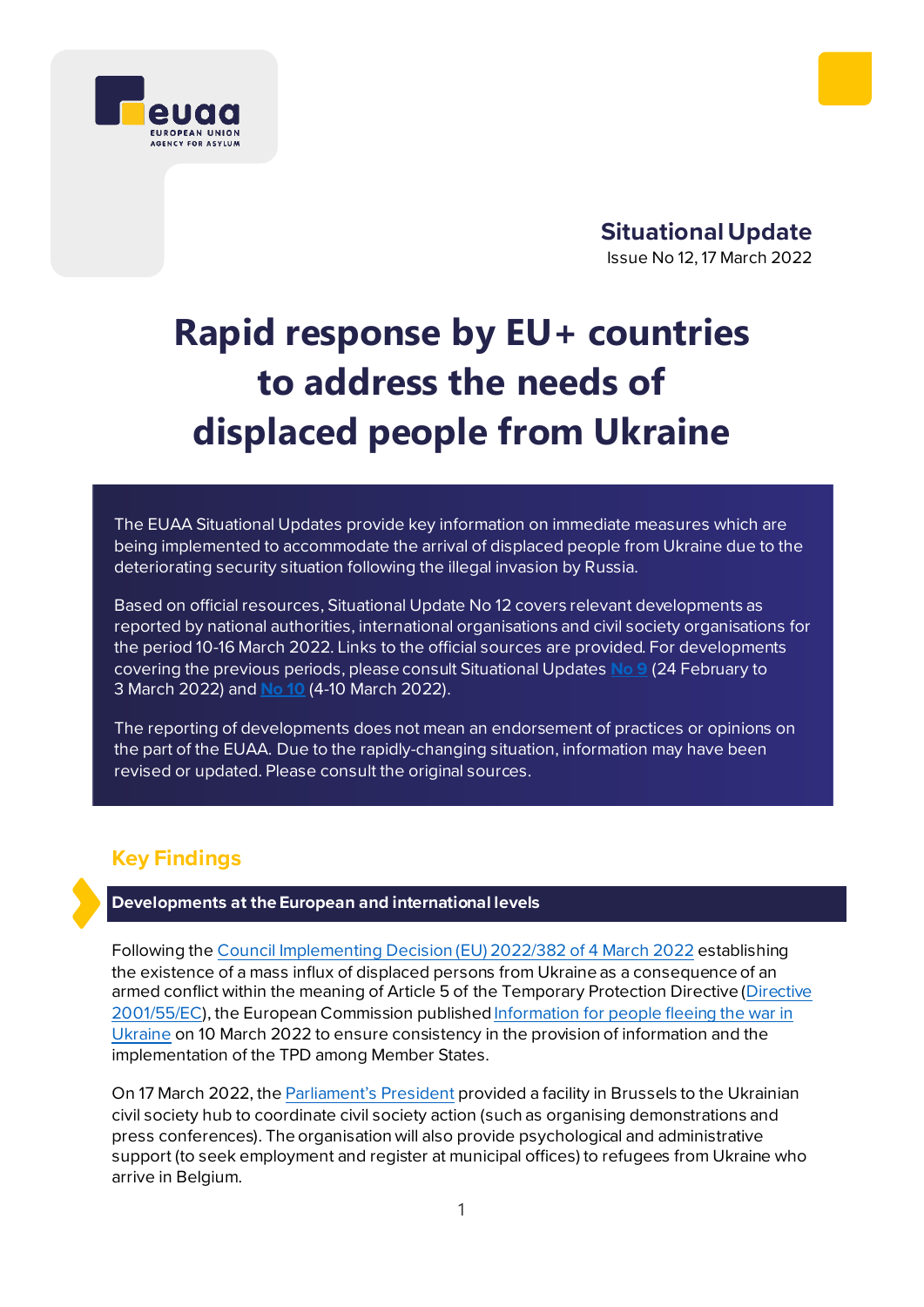Th[e European Network on Statelessness](https://www.statelessness.eu/statelessness-ukraine-crisis) shared a briefing o[n Stateless people and people at](https://www.statelessness.eu/updates/publications/stateless-people-and-people-risk-statelessness-forcibly-displaced-ukraine?mc_cid=4f3cc966c4&mc_eid=339b3e75ac)  [risk of statelessness forcibly displaced from Ukraine](https://www.statelessness.eu/updates/publications/stateless-people-and-people-risk-statelessness-forcibly-displaced-ukraine?mc_cid=4f3cc966c4&mc_eid=339b3e75ac) with specific recommendations to the EU, European countries, international agencies, NGOs and others involved in the refugee response.

UNHCR started issuing periodic [Situation Flash Updates](https://data2.unhcr.org/en/situations/ukraine) covering the operational needs and responses in Ukraine and border countries. As of 16 March 2022, three updates have been made available. Th[e IOM](https://www.iom.int/news/iom-warns-increased-risk-trafficking-persons-people-fleeing-ukraine) warned of the increased risk of trafficking of persons fleeing Ukraine and is collaborating with border agencies and government partners to implement prevention mechanisms. Similarly, the UN Special Rapporteur on Trafficking in Persons, the UN Special Rapporteur on Violence against Women, the UN Under-Secretary-General and Special Representative of the Secretary-General on Sexual Violence in Conflic[t expressed serious](https://www.ohchr.org/en/press-releases/2022/03/ukraine-armed-conflict-and-displacement-heightens-risks-all-forms-sexual)  [concerns](https://www.ohchr.org/en/press-releases/2022/03/ukraine-armed-conflict-and-displacement-heightens-risks-all-forms-sexual) about the potential of human trafficking, in particular of women and children fleeing the conflict in Ukraine.

In response to the traumatic situations experienced by the Ukrainian population due to the hostilities, the Council of Europe <u>Pompidou Group,</u>[1](#page-1-0) together with leading European psycho-trauma experts, developed recommendations in eight languages<sup>[2](#page-1-1)</sup> on how people can better interact and communicate with persons who have experienced a crisis or difficult life event in an effort to support people with trauma and post-traumatic stress disorder. The Pompidou Group partners are encouraged to disseminate the guidelines to actors engaged in helping people who experienced traumatic situations, especially government staff, civil society workers and volunteers actively helping Ukrainian people in conflict areas, at the borders and in emergency facilities.

## **EU Member States activate temporary protection while Denmark, Iceland, Norway and Switzerland implement similar schemes**

The Temporary Protection Directive applies in all EU Member States, except Denmark and non-Schengen states (Iceland, Liechtenstein, Norway and Switzerland). The countries which are not bound by the directive may apply similar national provisions. Following the Council decision of 4 March 2022, EU Member States<sup>[3](#page-1-2)</sup> have been enacting legislative measures to enable the activation of temporary protection at the national level and ensure immediate support to Ukrainian civilians.

This wee[k Lithuania,](https://vrm.lrv.lt/lt/naujienos/pritarta-laikinosios-apsaugos-suteikimui-ukrainos-pabegeliams) [Poland,](http://orka.sejm.gov.pl/proc9.nsf/ustawy/2069_u.htm) [Austria](https://www.parlament.gv.at/PAKT/PR/JAHR_2022/PK0261/index.shtml) and [Bulgaria](https://ukraine.gov.bg/2022/03/11/information-about-temporary-protection/) officially adopted the relevant provisions to provide rapid protection to displaced persons from Ukraine, whil[e Slovakia](https://www.minv.sk/?tlacove-spravy&sprava=rozsiruje-sa-okruh-osob-ktore-mozu-na-slovensku-poziadat-o-docasne-utocisko) an[d Spain](https://www.boe.es/boe/dias/2022/03/10/pdfs/BOE-A-2022-3716.pdf?utm_campaign=Legislaci%C3%B3n%20Diaria%2010%20de%20Marzo%20de%202022&utm_medium=email&utm_source=Mailjet) expanded the categories of persons eligible for temporary protection. Malta activated temporary protection on the basis of an internal memorandum addressed to competent IPA personnel by the Chief Executive Officer of the International Protection Agency on the 8

<span id="page-1-0"></span><sup>&</sup>lt;sup>1</sup> The Pompidou Group is the Council of Europe's drug and addictions policy cooperation platform which supports the global community.

<span id="page-1-1"></span><sup>2</sup> English, French, German, Hungarian, Polish, Romanian, Russian, Slovakian and Ukrainian.

<span id="page-1-2"></span><sup>&</sup>lt;sup>3</sup> See Situational Updates No 9 and No 10 for information on the countries which have already started implementing temporary protection, namel[y, BE](https://dofi.ibz.be/en/themes/ukraine/temporary-protection)[, HR,](https://mup.gov.hr/vijesti/vlada-prihvatila-odluku-o-uvodjenju-privremene-zastite-u-republici-hrvatskoj-za-raseljene-osobe-iz-ukrajine/288564) [CY,](http://www.moi.gov.cy/moi/asylum/asylumservice.nsf/All/3BFEC5EBDF867909C22588010054933B?OpenDocument) [CZ](https://www.mvcr.cz/clanek/od-zitrka-plati-nova-pravidla-pro-registraci-ukrajincu-pomohou-preplnenym-krajskym-centrum.aspx)[, DE,](https://www.bamf.de/DE/Themen/AsylFluechtlingsschutz/ResettlementRelocation/InformationenEinreiseUkraine/informationen-einreise-ukraine-node.html#doc1110318bodyText1) [EE,](https://www.politsei.ee/et/juhend/info-seoses-ukraina-sojaga/ajutine-kaitse-ukraina-kodanikele-ja-nende-pereliikmetele) [EL,](https://migration.gov.gr/en/energopoieitai-to-kathestos-prosorinis-prostasias-ektopismenon-atomon-apo-tin-oykrania%ef%bf%bc/) [ES,](https://www.cear.es/guia-sobre-el-asilo-en-espana-para-personas-afectadas-por-la-guerra-en-ucrania/) [FI,](https://migri.fi/tilapainen-suojelu) [FR,](https://www.interieur.gouv.fr/actualites/dossiers/situation-en-ukraine/information-a-destination-des-personnes-deplacees-dukraine) [HU,](https://magyarkozlony.hu/dokumentumok/d98058216e0e225e56baf304d5470bc38736c590/megtekintes) [IE,](https://www.gov.ie/en/campaigns/bc537-irelands-response-to-the-situation-in-ukraine/?referrer=http://www.gov.ie/ukraine/) [LV,](https://titania.saeima.lv/LIVS13/saeimalivs13.nsf/webSasaiste?OpenView&restricttocategory=1369/Lp13) [LU,](https://guichet.public.lu/fr/citoyens/immigration/ukraine/protection-temporaire.html) PT, [RO,](https://gov.ro/ro/media/comunicate/informatie-de-presa-privind-acte-normative-aprobate-in-edinta-guvernului-romaniei-din-7-martie-2022&page=1) [SK,](https://www.minv.sk/?tlacove-spravy&sprava=poziadat-o-docasne-utocisko-mozno-aj-vo-velkokapacitnych-centrach-v-humennom-michalovciach-a-v-bratislave) [SI,](https://www.uradni-list.si/glasilo-uradni-list-rs/vsebina/2022-01-0648/sklep-o-uvedbi-zacasne-zascite-za-razseljene-osebe-iz-ukrajine) [SE.](https://www.migrationsverket.se/English/About-the-Migration-Agency/The-situation-in-Ukraine.html)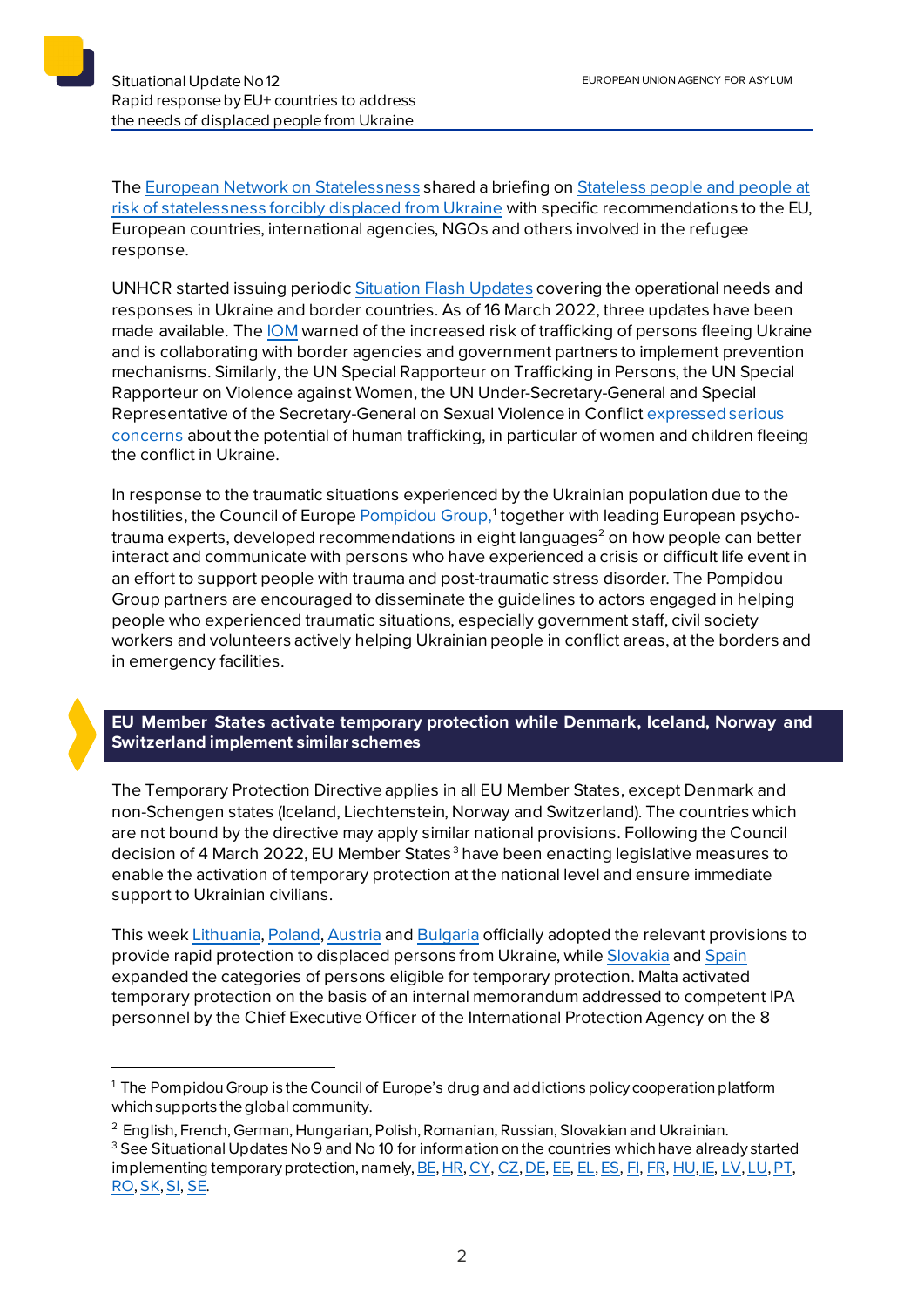March.<sup>[4](#page-2-0)</sup> The legislative procedures are still ongoing in the <u>Netherlands</u> and Italy,<sup>[5](#page-2-1)</sup> where registration is already available awaiting the approval of the decree.

While not bound by the EU temporary protection framework, Denmark, Iceland, Norway and Switzerland have introduced similar provisions. On 16 March 2022[, Denmark](https://uim.dk/nyhedsarkiv/2022/marts/et-bredt-folketingsflertal-vedtager-lov-for-fordrevne-ukrainere/) adopted a special law for displaced persons from Ukraine which grants them direct access to a residence permit, education, health services and the labour market. On 11 March 2022, the [Norwegian government](https://www.regjeringen.no/en/aktuelt/temporary-collective-protection-for-ukrainian-refugees/id2903930/) introduced a scheme to offer collective temporary protection for 1 year to people displaced from Ukraine.

The Swis[s Federal Council](https://www.sem.admin.ch/dam/sem/de/data/asyl/faktenblatt-schutzstatus-s.pdf) enabled the ['S'](https://www.sem.admin.ch/sem/en/home/themen/aufenthalt/nicht_eu_efta/ausweis_s__schutzbeduerftige.html) protection status which entails residence rights and rights to accommodation, support, medical care, family reunification and education for children. After a maximum of 3 months, status 'S' holders can be employed. Th[e SEM](https://twitter.com/SEMIGRATION/status/1502597841457491969?cxt=HHwWgsC9xdKxptopAAAA) granted the first 'S' status on 12 March 2022 in Boudry. Due to a large number of applications, Ukrainian nationals residing in private accommodation are encouraged to apply in the following days, given the 90-day timeframe for their stay.

[Iceland](https://www.stjornarradid.is/efst-a-baugi/frettir/stok-frett/2022/03/04/Domsmalaradherra-heimilar-timabundna-vernd-vegna-fjoldaflotta/) activated [Article 44 of the](https://www.government.is/library/04-Legislation/Foreign_Nationals_Act.pdf) Aliens Act No 80/2016, in line with the EU Council's decision. In this regard, a foreign national who is a member of a group which flees a specified region and arrives in Iceland or is in Iceland when the provisions of the article are applied may be granted international protection on the basis of a group assessment (collective protection).

## **Registration procedures**

New registration centres (e.[g. Belgium,](https://info-ukraine.be/en/newsroom/temporary-protection) [Czechia,](https://www.mvcr.cz/clanek/od-zitrka-plati-nova-pravidla-pro-registraci-ukrajincu-pomohou-preplnenym-krajskym-centrum.aspx) [Lithuania,](https://vrm.lrv.lt/lt/naujienos/pabegeliu-is-ukrainos-registracija-vykdys-dar-trys-centrai-didziuosiuose-miestuose) [Slovakia\)](https://www.minv.sk/?tlacove-spravy&sprava=v-michalovciach-zacalo-fungovat-multifunkcne-velkokapacitne-centrum-na-pomoc-utecencom), service desks [\(Portugal\)](https://twitter.com/ainterna_pt/status/1499796204737155074?cxt=HHwWhMCyrfasrNApAAAA) and online systems (e.g. [Estonia,](https://broneering.politsei.ee/) [Slovakia\)](https://www.minv.sk/?tlacove-spravy&sprava=pri-ziadosti-o-docasne-utocisko-mozno-vyuzit-elektronicky-registracny-formular) were established to address the specific needs of displaced people from Ukraine, and procedural aspects were defined.

Greece has created four one-stop-shops to issue temporary protection cards in the colours of the Ukrainian flag. The card gives them access to social assistance, health care and the labour market. A social security and tax number are issued with temporary protection card. The preregistration platform for booking appointments opens on 28 March 2022.



The registration of refugees from Ukraine who want to get a personal PESEL number and stay i[n Poland](https://www.gov.pl/web/mswia/system-rejestracji-uchodzcow-z-ukrainy-ruszy-16-marca) was began on 16 March 2022.

*Figure 1 Sample of temporary protection card (information shared by the Ministry of Migration and Asylum in Greece)*

<span id="page-2-0"></span><sup>4</sup> This information was provided tothe EUAA Information and Analysis Sector on 11 March 2022 for public dissemination.

<span id="page-2-1"></span><sup>&</sup>lt;sup>5</sup> The Decree of [the President of the Council of Ministers \(DPCM\)](https://integrazionemigranti.gov.it/it-it/Ricerca-news/Dettaglio-news/id/2373/Protezione-temporanea-emergenza-Ucraina-domande-in-Questura) will regulate in detail temporary protection and other extraordinary reception measures, following the EU Council Decision.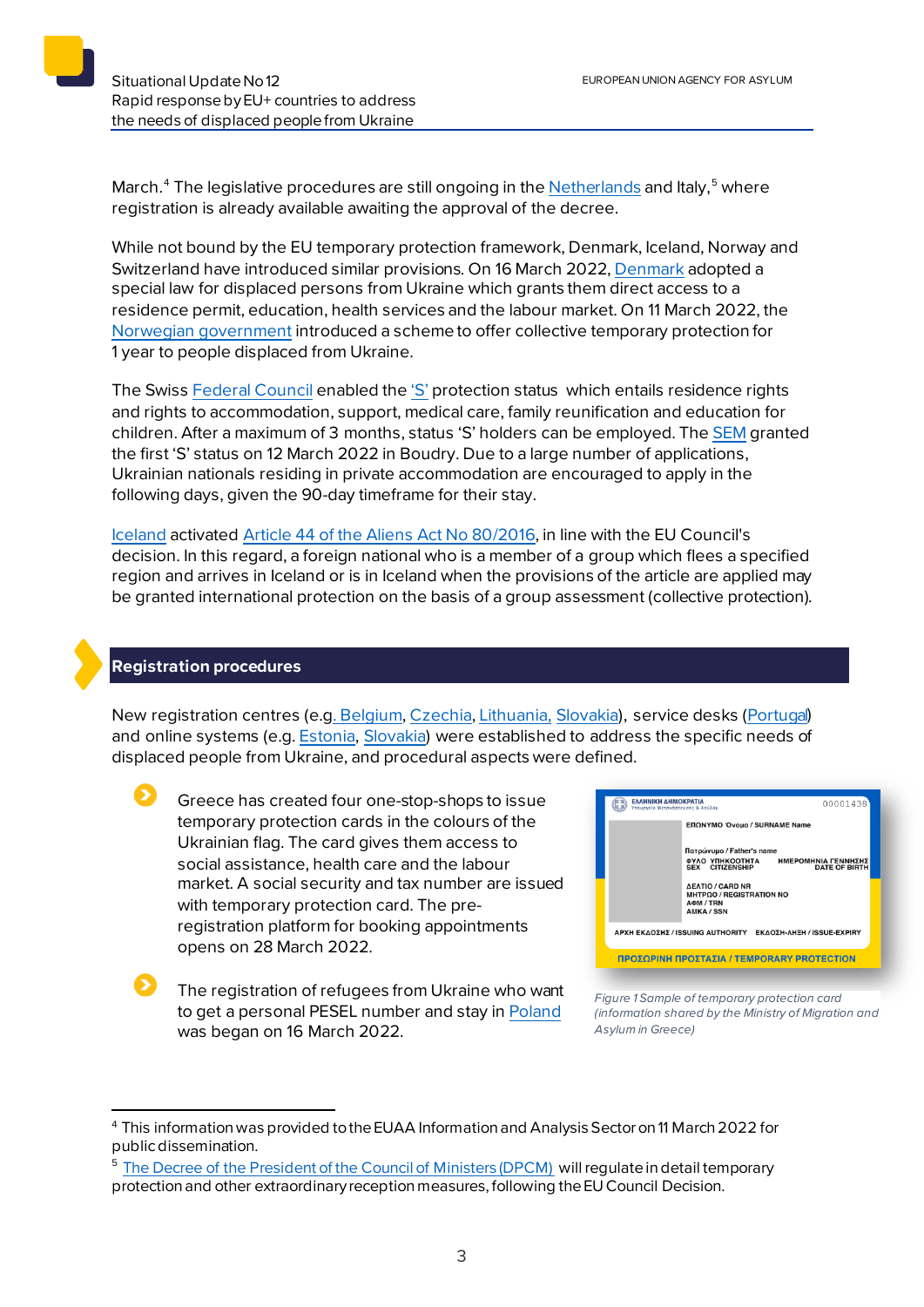51

Ø

[Spain](https://www.inclusion.gob.es/es/ucrania/protecciontemporal/index.htm) has opened registration centres for temporary protection in Madrid, Barcelona and Alicante. The Spanish government put in place a mechanism that will facilitate access to residency, work permits and application for temporary protection for Ukrainians. The Order establishes that temporary protection may be requested from specific police stations throughout the territory and at authorised reception centres upon presenting identification and providing relevant data. Interpreters will be available for this procedure and applicants will be issued a certification for their request for protection, which will also contain an assigned NIE number (foreign identification number). The request will be processed by the Asylum and Refugee Office within a maximum period of 24 hours.

The Immigration and Border Service (SEF [Portugal\)](https://www.portugal.gov.pt/pt/gc22/comunicacao/noticia?i=lancada-plataforma-online-para-pedidos-de-protecao-temporaria) launched a new trilingual platform [SEF for Ukraine](https://sefforukraine.sef.pt/) for applications for temporary protection. Due to their special needs, minors cannot apply on the platform but need to go to one of the dedicated service desks to be attended.

In [Lithuania,](https://vrm.lrv.lt/lt/naujienos/klaipedoje-pradejo-veikti-ukrainieciu-registracijos-centras) the fourth registration centre for refugees from Ukraine was opened in Klaipeda. The Migration Department will carry out registration procedures for Ukrainians at the Klaipėda Registration Centre every day, including weekends and public holidays, from 8 am to 10 pm. About 40 staff of the Migration Department will work in two shifts. To address increased operational needs, th[e Ministry of the](https://vrm.lrv.lt/lt/naujienos/kvieciame-valstybes-tarnautojus-savanoriauti-ukrainieciu-registracijos-centruose)  [Interior](https://vrm.lrv.lt/lt/naujienos/kvieciame-valstybes-tarnautojus-savanoriauti-ukrainieciu-registracijos-centruose) invited civil servants to support these services.

In Malta, requests for temporary protection need to be submitted to the [International](https://homeaffairs.gov.mt/en/MHAS-Departments/International%20Protection%20Agency/Pages/Refugee.aspx)  [Protection Agency \(IPA\).](https://homeaffairs.gov.mt/en/MHAS-Departments/International%20Protection%20Agency/Pages/Refugee.aspx)

Fedasil [\(Belgium\)](https://www.fedasil.be/fr/actualites/accueil-des-demandeurs-dasile/ouverture-du-centre-denregistrement-au-heysel) moved the registration centre for Ukrainians to Heysel. The new centre will replace the Jules Bordet site in Brussels, which has been operational since 4 March 2022. Accordingly, the newly-arrived Ukrainians should register at the Palais 8 in Heysel, open all week between 8.30 and 17.30. Therein, the Immigration Office registers Ukrainian refugees. Fedasil is responsible to find accommodation for refugees without housing in Belgium. 40 Fedasil employees are on sight daily. The Red Cross takes care of the reception of refugees (catering, medical aid and ticketing). The Bordet site remains an emergency centre for regular asylum applicants, while the emergency shelter in Molenebeek continues to receive Ukrainians.

In [France,](https://www.ofii.fr/conference-de-presse-sur-les-deplaces-ukrainiens-place-beauvau/) the registration for temporary protection is provided on site at the first reception facility in Paris (Porte de la Chapelle) through the deployment of the OFII and prefecture services in the form of a single desk. A[n instruction](https://www.legifrance.gouv.fr/download/pdf/circ?id=45302) on the application of the temporary protection for Ukrainian nationals was published on 11 March 2022.

In [Luxembourg,](https://guichet.public.lu/fr/citoyens/immigration/ukraine/protection-temporaire.html) applications for temporary protection must be submitted to the Immigration Directorate of the Ministry of Foreign and European Affairs. The processing of applications started on 10 March 2022.The form is available on the [website of the Ministry of Foreign and European Affairs.](https://maee.gouvernement.lu/fr/services-aux-citoyens/accueil-de-personnes-ukraine.html)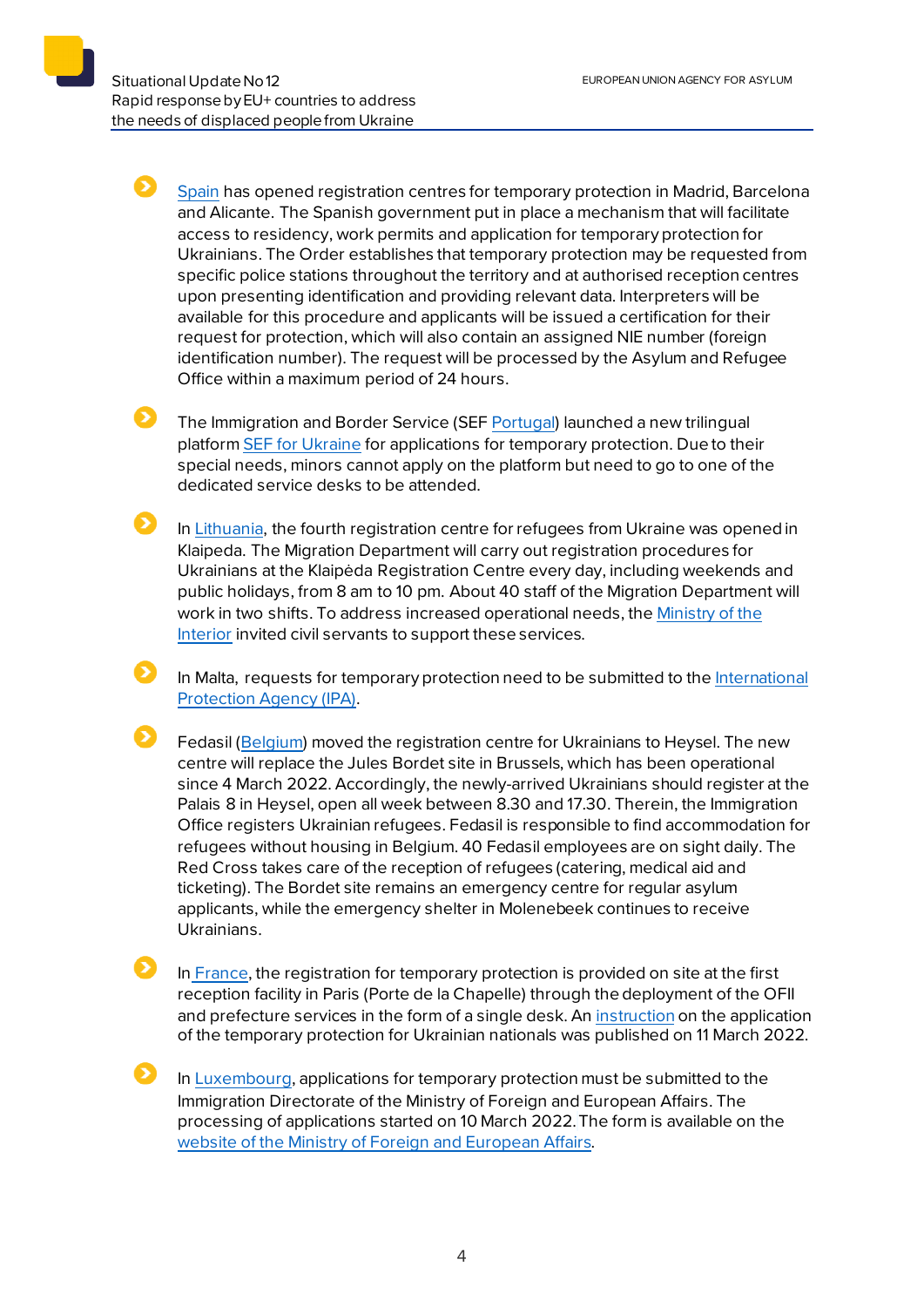Situational Update No12EUROPEAN UNION AGENCY FOR ASYLUM Rapid response by EU+ countries to address the needs of displaced people from Ukraine

Б

The Finnish Immigration Servic[e published instructions](https://migri.fi/tilapainen-suojelu) on how to apply for temporary protection at the police or a border authority.

## **Crisis management mechanisms/emergency support**

To address the increased and sudden arrival of displaced persons, several EU+ countries have activated crisis management mechanisms *(se[e Situational Updates](https://euaa.europa.eu/sites/default/files/publications/2022-03/2022_situational_update_9_Ukraine_EN_1.pdf) No 9 and [No](https://euaa.europa.eu/publications/rapid-response-eu-countries-address-needs-displaced-people-ukraine-0) 10*). In the period under review, the new mechanisms focus on managing reception/accommodation needs and the provision of relevant services.

In [Slovakia,](https://www.minv.sk/?tlacove-spravy&sprava=situaciu-na-hraniciach-bude-koordinovat-nadrezortna-pracovna-skupina-ustredneho-krizoveho-stabu) the Government Council for NGOs met with civil society organisations and discussed improving cooperation between the state, local governments and civil society organisations in resolving the crisis situation at the border. The Council adopted a resolution on the promotion of cooperation between the relevant actors.

 $\mathbf{\Omega}$  . In [Czechia,](https://www.mvcr.cz/clanek/vznikne-meziresortni-strategicka-skupina-pro-koordinaci-aktualni-situace-na-nasem-uzemi.aspx) the Strategic Internal Coordination Group was set up to coordinate the accommodation of Ukrainians. The group will include representatives of the Ministries of the Interior, Finance, Health, Labour and Social Affairs and the Ministry of Education, Youth and Sports. The first task of the group will be to identify ways to financially support families who host Ukrainians in their households.

The Ministry of the Interior and Ministry of Territorial Cohesion [\(France\)](https://www.interieur.gouv.fr/actualites/communiques/situation-en-ukraine/comite-de-suivi-de-politique-daccueil-des-deplaces) jointly established a monitoring committee for the reception of Ukrainians. This new monitoring committee will bring together all local associations which seek to work with the state in providing assistance. It will also provide local authorities with useful information on the arrival of displaced persons, enable coordination and identification of the needs at the local level in order to manage the influx of displaced persons.

In [Lithuania,](https://socmin.lrv.lt/lt/naujienos/i-lietuva-atvyke-ukrainieciai-sulaukia-pagalbos) the Ministry of Social Security and Labour is working in cooperation with NGOs to help Ukrainians.

The PBGB [\(Estonia\)](https://www.siseministeerium.ee/uudised/ppa-rakendab-ukraina-sojapogenike-abistamiseks-hadaolukorra-lahendamise-plaani) introduced an emergency plan for reception which enables the managing authority to involve all the necessary people and resources from other agencies to manage the situation. The head of the emergency response is the Director General of the PBGB who will coordinate activities of all services, including the Ministry of Social Affairs, the Ministry of the Interior, the Social Insurance Board and the Rescue Board. Regional management takes place through regional joint staff run by the PBGB prefects.

Upon request by th[e SEM,](https://www.sem.admin.ch/sem/de/home/sem/medien/mm.msg-id-87548.html) the Swiss Armed Forces is supporting the reception of refugees from Ukraine.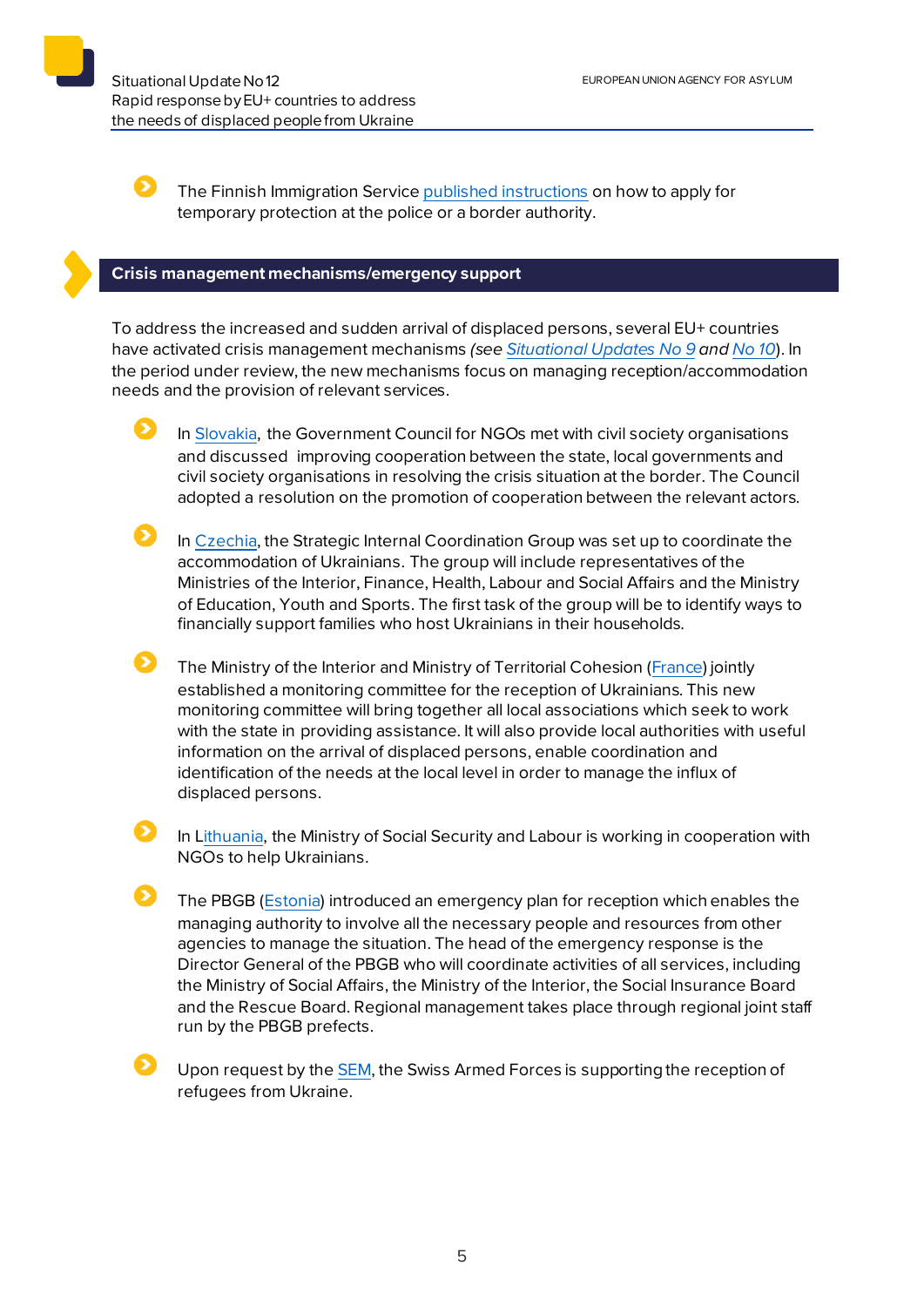#### **Reception and accommodation**



Establishing reception points and emergency structures has been critical for border and neighbouring countries facing mass arrivals of displaced people from Ukraine. EU+ countries are enhancing capacity for long-term accommodation[. Austria](https://www.bmi.gv.at/news.aspx?id=7377444259556F4164696B3D), [Belgium,](https://www.fedasil.be/fr/actualites/accueil-des-demandeurs-dasile/accueil-de-crise-molenbeek-pour-les-ukrainiens) [Croatia](https://mup.gov.hr/vijesti/u-hrvatsku-stiglo-190-izbjeglica-pripremamo-se-za-masovniji-val/288536) [Czechia,](http://www.suz.cz/informace-pro-nove-prichozi-obcany-ukrajiny/) [Finland,](https://migri.fi/en/-/finnish-immigration-service-closely-monitoring-situation-in-ukraine) [Denmark,](https://us.dk/nyheder/2022/marts/ukraine-faq/) [Estonia](https://www.sotsiaalkindlustusamet.ee/et/uudised/eestisse-joudnud-esimesed-ukraina-sojapogenikud), [Greece](https://migration.gov.gr/ukraina_ukr/), [Italy,](https://www.ansa.it/sito/notizie/mondo/2022/02/27/ucraina-oggi-il-cdm-su-energia-e-aiuti-militari-a-kiev_22f90df1-74c8-4d4f-b245-b74839582e90.html) [Latvia](https://www.rs.gov.lv/lv/informacija-ukrainas-pilsoniem-kuri-izcelo-no-ukrainas-militara-konflikta-del) [Lithuania,](https://vrm.lrv.lt/lt/naujienos/vrm-kaip-vyks-karo-pabegeliu-is-ukrainos-priemimas)

Netherlands[, Norway,](https://www.udi.no/nn/aktuelt/ankomster-av-ukrainske-flyktninger-til-norge/) [Poland,](https://www.gov.pl/web/mswia/minister-kaminski-wszystkim-naszym-ukrainskim-braciom-okazemy-solidarnosc-i-wsparcie) [Romania,](https://www.facebook.com/departamenturgente/posts/371184541499380) [Slovakia,](https://www.minv.sk/?tlacove-spravy&sprava=ministerstvo-vnutra-k-aktualnemu-dianiu-na-ukrajine) [Slovenia](https://www.gov.si/novice/2022-03-05-javni-poziv-za-zagotavljanje-nastanitvenih-objektov-za-namen-pomoci-ob-resevanju-krize-v-ukrajini/) and [Sweden](https://www.migrationsverket.se/Om-Migrationsverket/Pressrum/Nyhetsarkiv/Nyhetsarkiv-2022/2022-02-24-Migrationsverket-har-okad-beredskap-efter-utvecklingen-i-Ukraina.html) have already announced such efforts *(see [Situational Updates](https://euaa.europa.eu/sites/default/files/publications/2022-03/2022_situational_update_9_Ukraine_EN_1.pdf) No 9 an[d No](https://euaa.europa.eu/publications/rapid-response-eu-countries-address-needs-displaced-people-ukraine-0) 10).* Additional initiatives were implemented in the period under review.

[Slovakia](https://www.minv.sk/?tlacove-spravy&sprava=v-michalovciach-zacalo-fungovat-multifunkcne-velkokapacitne-centrum-na-pomoc-utecencom) has taken steps to streamline processes at border crossings. The priority is to concentrate assistance to incoming refugees from Ukraine in multifunctional largecapacity centres, where they will have support for their needs and services in one place. The first reinforced centre starts operating in Michalovce. In addition to registrations for temporary protection, various types of assistance are available, such as medical and psychological care, information provision, transport to accommodations, meals and possibly temporary emergency accommodation. In addition, sanitary facilities, heated rest areas, dining tents and information kiosks will be made available.

[Bulgaria](https://ukraine.gov.bg/2022/03/11/information-about-temporary-protection/) introduced a scheme to finance accommodation places through the National Tourist Register.

In [Ireland,](https://www.gov.ie/en/publication/62512-accommodation/) requests for accommodation are referred to the International Protection Accommodation Service.

In [Estonia,](https://www.sotsiaalkindlustusamet.ee/et/uudised/rakvere-sojapogenike-vastuvotupunkt-asub-nuud-uuel-aadressil) the Rakvere reception centre was relocated to a new address so that reception and various operations can be under one building. The basic needs of people are mapped at the reception point. If a person has no relatives in Estonia and is unable to find a place to live independently, the Social Insurance Board will refer him/her to accommodations organised by the state.

 $\mathbf{\Omega}$ The [Swedish Migration Agency](https://www.migrationsverket.se/English/About-the-Migration-Agency/For-press/News-archive/News-archive-2022/2022-03-15-The-Swedish-Migration-Agency-needs-the-municipalities-evacuation-sites.html) has already started procuring housing places and signing supplementary agreements on existing housing. However, it will take time before the agency's housing capacity can increase. For this reason, the measures already taken do not correspond to the need that has arisen. On 8 March 2022, the Swedish Migration Agency submitted a request to municipalities through the county administrative boards asking that certain counties provide their evacuation sites as temporary housing.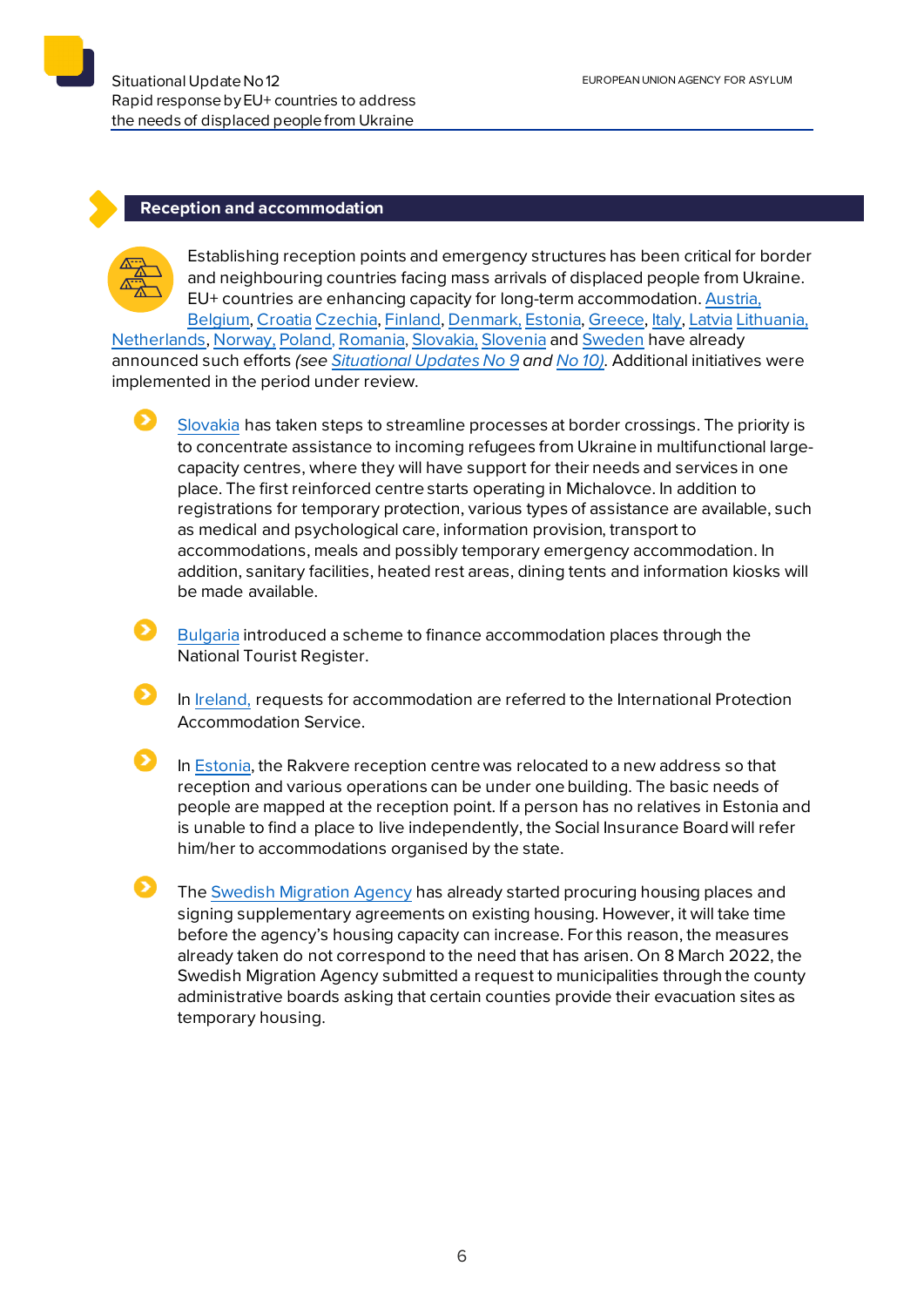$\mathbf{\Sigma}$ 

Ω

#### **Information provision and counselling**

Information provision has been fundamental for displaced people to understand their rights, practicalities and procedures to be followed. Border and neighbouring countries provide information directly at border crossings or main points of arrival, such as train and airport stations, while the majority of EU+ countries have launched new phone lines and websites, including dedicated areas for questions and answers (*see [Situational Updates](https://euaa.europa.eu/sites/default/files/publications/2022-03/2022_situational_update_9_Ukraine_EN_1.pdf) No 9* and *[No 10](https://euaa.europa.eu/publications/rapid-response-eu-countries-address-needs-displaced-people-ukraine-0)*). As of 10 March 2022, additional initiatives have been implemented.

- In an effort to address fake news, the [SEM](https://twitter.com/SEMIGRATION/status/1503779360968515587) used social media (Twitter) to clarify that there is no quota for 'S' status, and protection in Switzerland will be granted to those in need.
- The National Communication Centre in the Ministry of Foreign Affairs, in collaboration with [Danish authorities,](https://en.kriseinformation.dk/for-ukrainians) launched a web platform to share official news, information and FAQs for persons arriving from Ukraine.
- The Greek Ministry [of Migration and Asylum](https://migration.gov.gr/ukraine/) shared a Q&As section on displaced persons from Ukraine. The Q&A section covers information on documents, accommodation and relevant procedures.
- $\bullet$ The International Protection Agenc[y \(Malta\)](https://homeaffairs.gov.mt/en/MHAS-Departments/International%20Protection%20Agency/Pages/Temporary-Protection-Directive---Ukraine.aspx) published information on the activation of the Temporary Protection Directive (2001/55/EC) for Ukrainian nationals. In a Q&A format, information is provided on eligibility for temporary protection, the rights this status entails for holders, the duration of the status and the institution (IPA) that accepts requests for temporary protection.
	- The Ministry of Justice i[n Bulgaria](https://ukraine.gov.bg/2022/03/11/the-ministry-of-justice-has-taken-urgent-measures-in-view-of-its-powers-to-maximise-the-facilitation-and-expansion-of-the-regime-for-providing-free-legal-support-to-ukrainian-and-bulgarian-citizens/) took urgent measures to increase the facilitation and extension of the provision of free legal support to persons coming from Ukraine to Bulgaria. In this context, counselling on the provision of protection in Bulgaria, including assistance in filling in documents, is provided by lawyers registered in the National Register of Legal Aid in all 14 regional counselling centres.
		- Additional information was made available in [Bulgaria,](https://www.aref.government.bg/index.php/bg/node/499) [Estonia,](https://sotsiaalkindlustusamet.ee/et/ukraina) [Ireland,](https://www.gov.ie/en/campaigns/bc537-irelands-response-to-the-situation-in-ukraine/) [Spain](https://www.inclusion.gob.es/es/ucrania/protecciontemporal/index.htm) and [Switzerland.](https://www.sem.admin.ch/sem/en/home/sem/aktuell/ukraine-krieg.html)

Initiatives on different types of information exchange were also launched.

Joint teams from Immigration and Border Service SEF and the Portuguese public employment service IEFP went to Poland and Romania to assist and inform Ukrainians wishing to go t[o Portugal.](https://www.portugal.gov.pt/pt/gc22/comunicacao/comunicado?i=equipas-conjuntas-do-iefp-e-do-sef-partiram-hoje-para-a-polonia-e-romenia-para-apoio-aos-refugiados-ucranianos)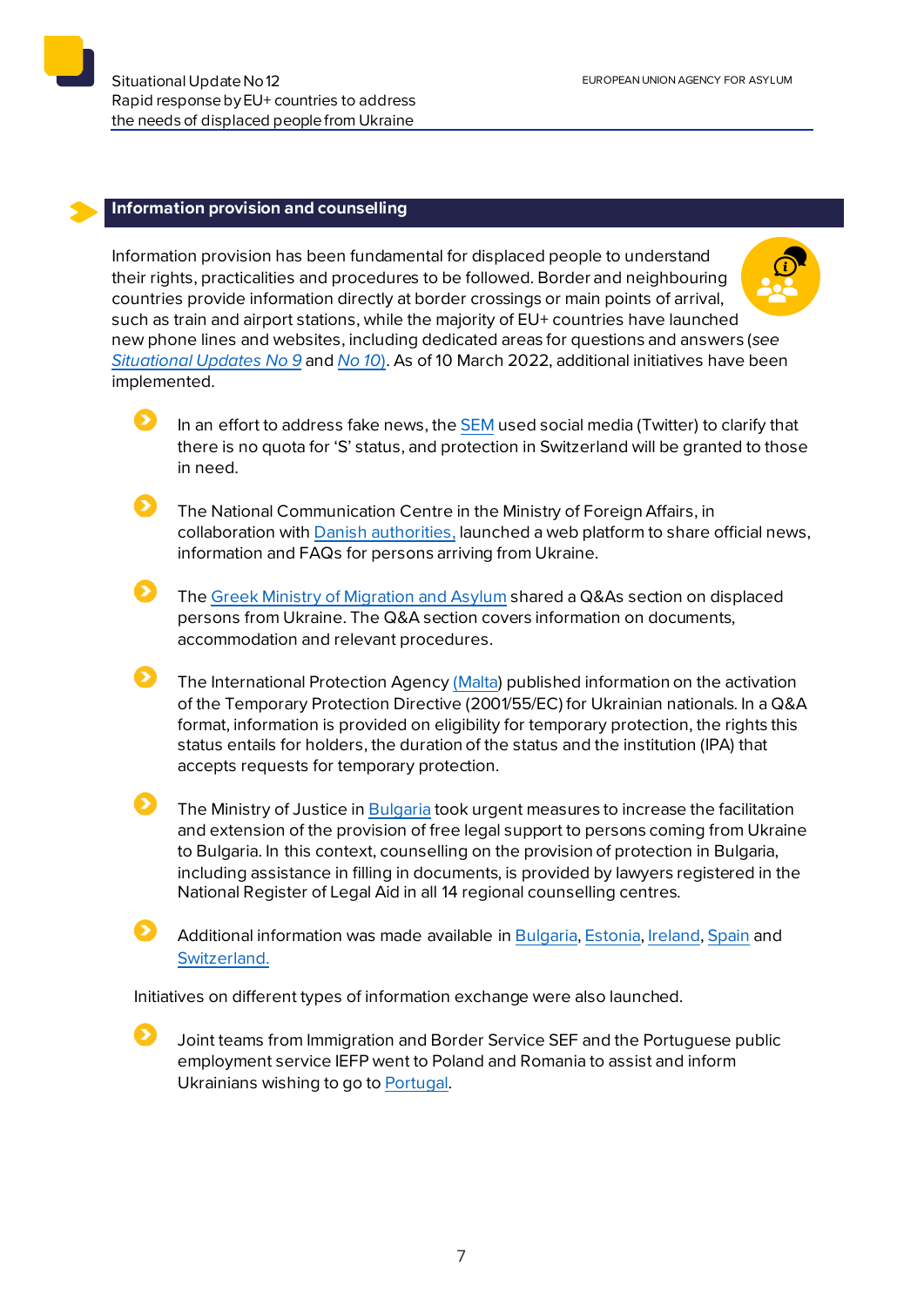The Ministry of Transport in [Romania](https://cestrin.maps.arcgis.com/apps/webappviewer/index.html?id=68e8bb8089cc4d3f9d0a0cbe44afc425&fbclid=IwAR1XHCizxlTVzy5Gy_6rpC97wLVaFyGe-iAPwnOlLTcL-T96k4VrG_dAytw) launched an app on transit routes for displaced Ukrainians. The application includes an interactive map which shows transit corridors to neighbouring states of Romania, Hungary, Serbia and Bulgaria. The application covers roads (16 corridors) and rail (7 corridors), divided by country of destination; border crossing



points; international airports; gas stations, car parks and service areas for each corridor; railway stations (approximately 250); and connections with airports close to customs points (13 corridors). The purpose of the application is to provide accurate information and to facilitate the transit of Ukrainian refugees. The map can be accessed also through a QR code.

In [Estonia,](https://www.sotsiaalkindlustusamet.ee/et/uudised/valminud-psuhholoogilise-esmaabi-e-kursus-kriisi-sattunud-inimeste-abistajatele) the Social Insurance Board launched an e-course on psychological first aid for helpers working in crisis situations. The course is offered free of charge and is modelled on the WHO Guidelines for Psychological First Aid.

## **The impact of the situation in Ukraine on the asylum procedure**

The deterioration of the security situation in Ukraine and rapid developments in the country has had a direct impact on asylum procedures in EU+ countries. Following the events of 24 February 2022, the processing of applications for Ukrainian nationals has been suspended i[n Belgium](https://www.cgra.be/en/news/situation-ukraine-freeze-processing-applications), [Denmark](https://fln.dk/da/Nyheder/Nyhedsarkiv/2022/240220221), [Finland,](https://migri.fi/en/-/finnish-immigration-service-closely-monitoring-situation-in-ukraine) [Italy,](https://caselaw.euaa.europa.eu/pages/viewcaselaw.aspx?CaseLawID=2403) [Spain](https://caselaw.euaa.europa.eu/pages/viewcaselaw.aspx?CaseLawID=2404&returnurl=/pages/digest.aspx) and [Switzerland.](https://www.sem.admin.ch/sem/en/home/sem/aktuell/ukraine-krieg.html)



The suspension of decisions on asylum applications was announced in [Sweden](https://www.migrationsverket.se/English/About-the-Migration-Agency/The-situation-in-Ukraine.html).

In addition, EU+ countries have been removing Ukraine from national lists of safe countries of origin, for example in [Iceland](https://utl.is/index.php/en/list-of-safe-countries) and [Italy.](https://www.asgi.it/primo-piano/ucraina-tavolo-asilo-e-immigrazione-si-accolgano-i-profughi-della-guerra/) The Supreme Administrative Court in Czechia ruled that Ukraine can no longer be considered a safe country of origin. $^6$  $^6$ 

## **The impact of temporary protection on asylum procedure**

In Finland, if temporary protection has been granted and the beneficiary has also applied for asylum, [the Finnish Immigration Service will suspend the processing of the](https://migri.fi/tilapainen-suojelu#turvapaikka) asylum application [for](https://migri.fi/tilapainen-suojelu#turvapaikka) the period during which the residence permit is valid under temporary protection.

<span id="page-7-0"></span><sup>&</sup>lt;sup>6</sup> Czech Republic, Supreme Administrative Court [Nejvyšší správní soud], Applicant v Czech Ministry of [the Interior \(Ministerstvo vnitra\),](https://caselaw.euaa.europa.eu/pages/viewcaselaw.aspx?CaseLawID=2435) 10 Azs 537/2021 - 31, 10 March 2022. Link redirects to the English summary in the EUAA Case Law Database.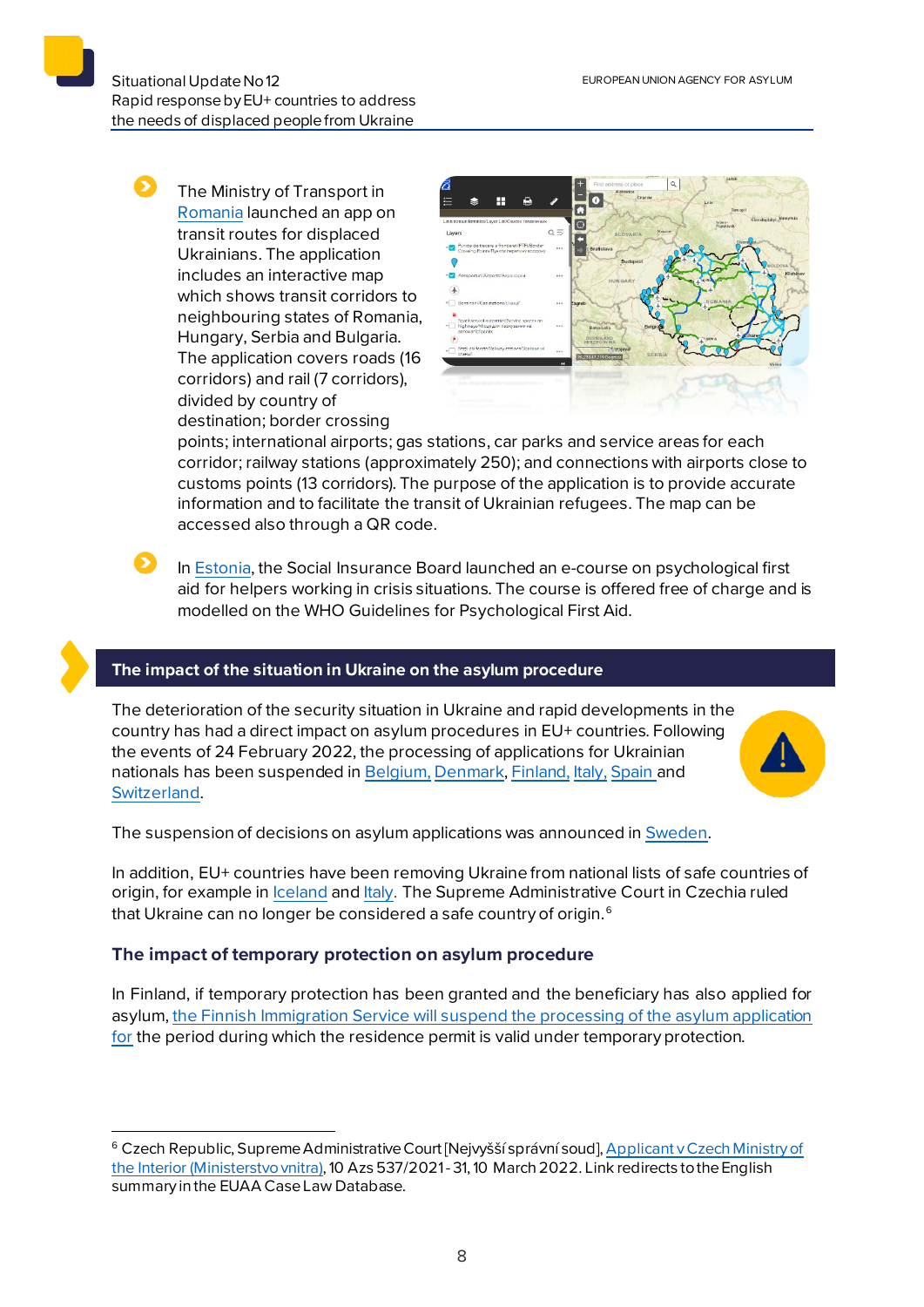Similarly, [Malta](https://homeaffairs.gov.mt/en/MHAS-Departments/International%20Protection%20Agency/Pages/Temporary-Protection-Directive---Ukraine.aspx) noted that temporary protection cannot be held concurrently with an application for international protection. If a person applies for international protection, his/her application will be assessed accordingly and a decision will be taken by the International Protection Agency (IPA).

## **Children**

EU+ countries have focussedtheir efforts on ensuring that children can access education by simplifying relevant procedures, waving childcare fees, providing them with a smooth integration into the school curriculum and languange learning, and facilitating the employment of Ukrainian citizens as teachers or assistant teachers. Relevant initiatives were reported in [Cyprus,](https://www.pio.gov.cy/%CE%B1%CE%BD%CE%B1%CE%BA%CE%BF%CE%B9%CE%BD%CF%89%CE%B8%CE%AD%CE%BD%CF%84%CE%B1-%CE%AC%CF%81%CE%B8%CF%81%CE%BF.html?id=26662#flat) [Ireland,](https://www.gov.ie/en/publication/320e9-employment-and-education/) [Poland,](https://www.gov.pl/web/edukacja-i-nauka/ustawa-o-pomocy-obywatelom-ukrainy-w-zwiazku-z-konfliktem-zbrojnym-na-terytorium-tego-panstwa--juz-obowiazuje) [Portugal,](https://www.portugal.gov.pt/pt/gc22/comunicacao/noticia?i=escolas-portuguesas-estao-preparadas-para-receber-criancas-da-ucrania) where it was [reported](https://www.portugal.gov.pt/pt/gc22/comunicacao/noticia?i=uma-centena-de-refugiados-ucranianos-ja-estao-matriculados-nas-escolas-portuguesas) that about 100 children have registered to schools.

In order to ensure a safe environment, care and necessary assistance for children, a special child reception mechanism was developed i[n Lithuania.](https://socmin.lrv.lt/lt/naujienos/apie-i-lietuva-be-tevu-atvykstancius-vaikus-is-ukrainos-butina-pranesti)

In [Estonia,](https://sotsiaalkindlustusamet.ee/et/ukraina) a mechanism to assess the need for assistance is available through local governments in order to support children and families.

In [Portugal,](https://www.portugal.gov.pt/pt/gc22/comunicacao/noticia?i=governo-cria-plataforma-de-registo-e-protecao-a-criancas-ucranianas) the government has set up an electronic platform to register cases of unaccompanied minors from Ukraine. The platform is hosted on the official website of the government of [Portugal for Ukraine.](https://portugalforukraine.gov.pt/)

In [Italy,](https://www.protezionecivile.gov.it/it/normativa/ocdpc-n-876-del-13-marzo-2022-0) the Head of the Civil Protection Department has signed an ordinance appointing a commissioner to coordinate the measures and procedures to assist unaccompanied minors from Ukraine. [UNHCR and UNICEF](https://www.datocms-assets.com/30196/1647270370-crisi-ucraina-advocacy-points-child-protection-140322-fin.pdf) published joint recommendations for the protection of children fleeing the war in Ukraine, in order to effectively and positively guide the protection and reception of children and adolescents in Italy. The recommendations are addressed to organisations which are actively enganged, competent authorities, public services as well as the media.

## **Combatting trafficking**

The Ministry of the Interior in Slovakia in early March 2022 warned about the risk of trafficking in human beings and published information leaflets in Slovak and Ukrainian *(se[e Situational](https://euaa.europa.eu/sites/default/files/publications/2022-03/2022_situational_update_9_Ukraine_EN_1.pdf)  [Update No 9\)](https://euaa.europa.eu/sites/default/files/publications/2022-03/2022_situational_update_9_Ukraine_EN_1.pdf).* Similarly, the [Bulgarian government](https://ukraine.gov.bg/2022/03/15/human-trafficking-important-information-for-ukrainian-citizens-seeking-protection-in-bulgaria/) shared information on the risk of trafficking for vulnerable people fleeing the conflict zone in Ukraine. The information included instructions on how to address such situations and the services which are available for victims.

The Ministry of Justice in **Iceland published information on indicators of human trafficking in** three languages: Icelandic, English and Polish. The guidelines are intended to help those who may need to identify potential victims of human trafficking and can benefit those who working in industries where there is a high probability of human trafficking. The guidelines also